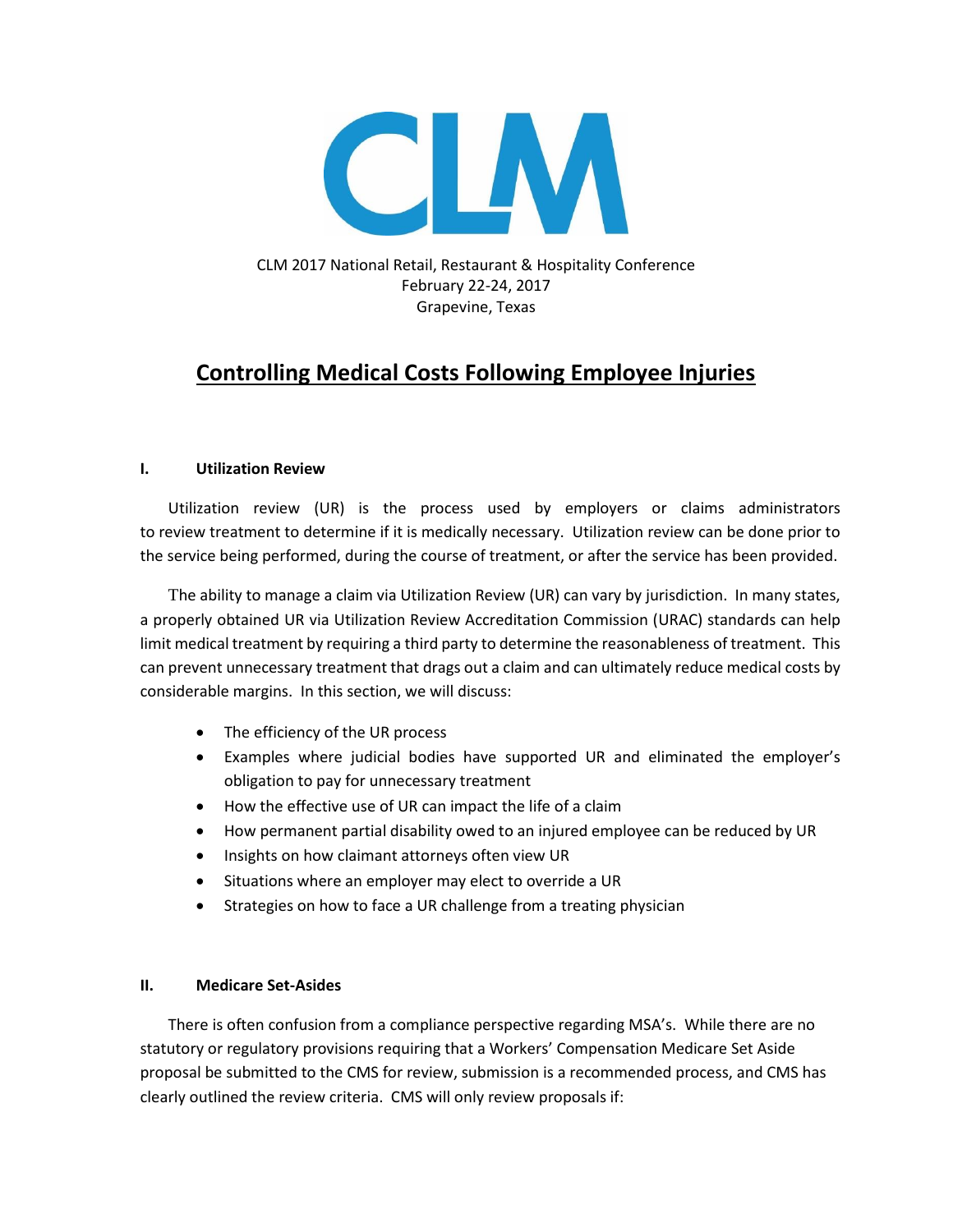- 1) The claimant is a Medicare beneficiary and the total settlement amount is greater than \$25,000.00; or
- 2) The claimant has a reasonable expectation of Medicare enrollment within 30 months of the settlement date and the anticipated total settlement amount for future medical expenses and disability/lost wages over the life or duration of the settlement agreement is expected to be greater than \$250,000.00

The requirement of CMS approval can lead to applicants not wanting to settle claims or can result in MSAs much higher than an employer knows they are liable. Additionally, during the approval process, in many states, benefits would continue, even if both parties are ready to settle. This results in additional TTD benefits, which impacts the overall exposure of the case. Employers are also confronted more than before with the concept of settling claims with open medical rights.

Employers are also often confronted with MSA allocation reports with near insurmountable dollar figures. Employers, the TPAs, claim consultants, and their attorneys often need to undertake strategies that will allow them to reduce the exposure MSAs. In addition, employers need to consider other avenues that would allow them to potentially not have an MSA at all. In this section, we will discuss strategies related to funding an MSA and foregoing an MSA, including discussion on:

- Conducting a diligent analysis of what is truly related to a work injury
- Determining whether prescriptions are related to work conditions, comorbid conditions, or both
- Utilizing generics where prescriptions are work related
- Considering whether alternate treatment plans can be put into place
- Options for settling with medicals open
- Settling with an MSA and an annuity
- Strategies on how to protect Medicare's interests on a totally disputed claim
- Situations where leaving medical rights open may be the better option than funding an MSA

## **III. Prescription Costs**

A growing pharmaceutical market has resulted in numerous resources to treat and improve injured workers to great advantage. The flipside to these improvements is that they cost money. More and more employers are faced with prescriptions for compound medications and opioids.

Compounding refers to the process of creating a custom medication to treat a patient's medical condition. Pain management physicians are among the most likely to prescribe compound medications, and the number of ingredients in compounds has increased over the past few years with no documented medical efficacy.

Opioids are strong controlled substances prescribed by physicians to alleviate pain by reducing the intensity of pain signals by attaching to specific proteins called opioid receptors. Opioids do not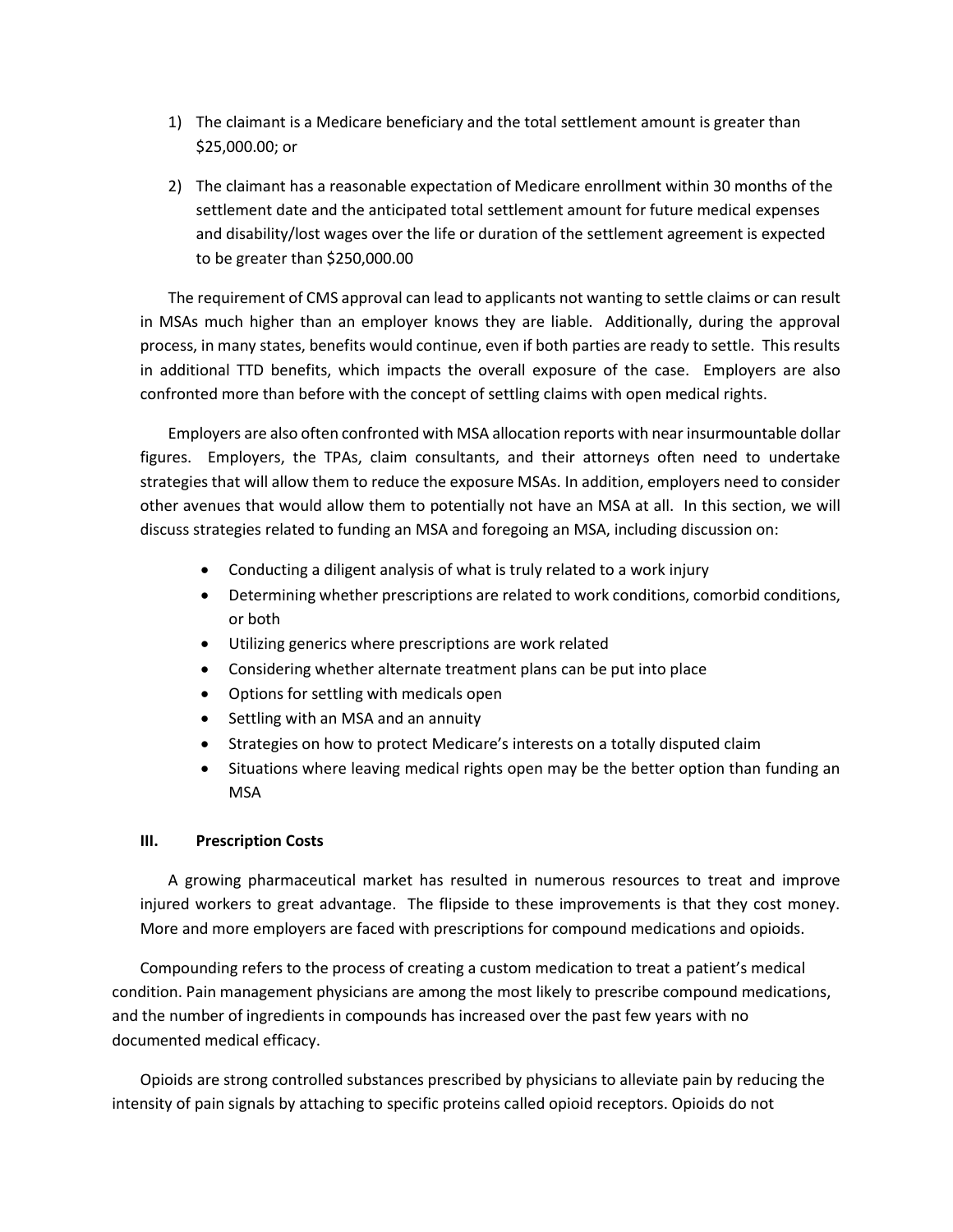eliminate the source of the pain or the underlying medical condition. When these drugs attach to the opioid receptors, they reduce the perception of pain and create a sense of well-being.

Medical guidelines recommend opioids should be used only in the short term. The most common prescription opioids are hydrocodone, oxycodone, morphine and codeine. According to the American College of Occupational and Environmental Medicine, also known as the Official Disability Guidelines, opioid effectiveness plateaus after 60 days of use, by which time other pain management therapies should be introduced. However, many injured workers continue to take the narcotic drugs for a longer duration. Over time, the use of these drugs can result in dependence, addiction and sometimes death if not properly prescribed.

Our panel will provide an overview of:

- what prescriptions fall into these categories
- existing and anticipated costs
- strategies on how to manage them
- narcotic utilization
- strategies to control long-term drug use.
- challenging the practicality of long-term drug use

Our panel will also discuss some suggested reporting tools that can be implemented in order to closely track and manage trends in a particular program.

## **IV. Utilization of Nurse Case Management Resources**

In many instances, providing medical treatment for injured employees is far more complicated than having them see a single provider start to finish. It is not at all uncommon for an injured employee to see an initial treating physician, a specialist, a physical therapist, an occupational therapist, a pain management specialist and so forth. Challenges can arise in making sure that all providers not only work together but are aware of what others in the treatment chain are providing. Failure to properly manage the medical treatment of an injured worker can result in duplicative treatment, duplicate diagnostic studies, over treatment, more physical medicine than is necessary, the over prescription of medications, and so forth. Finally, reaching several different providers to let them know about policies the employer may have regarding return to work can be difficult to manage without additional resources.

Employers have several different options in terms of implementation and engagement. Nurse case management typically includes telephonic and/or field case management. An employer can typically choose to implement resources on a claim by claim basis or establish specific criteria that trigger the assignment of either a Field Case or Nurse Case manager. Many employers choose to have a TCM assigned to the file to gather information regarding the employee's work status and treatment status in order to determine if a case assignment is warranted.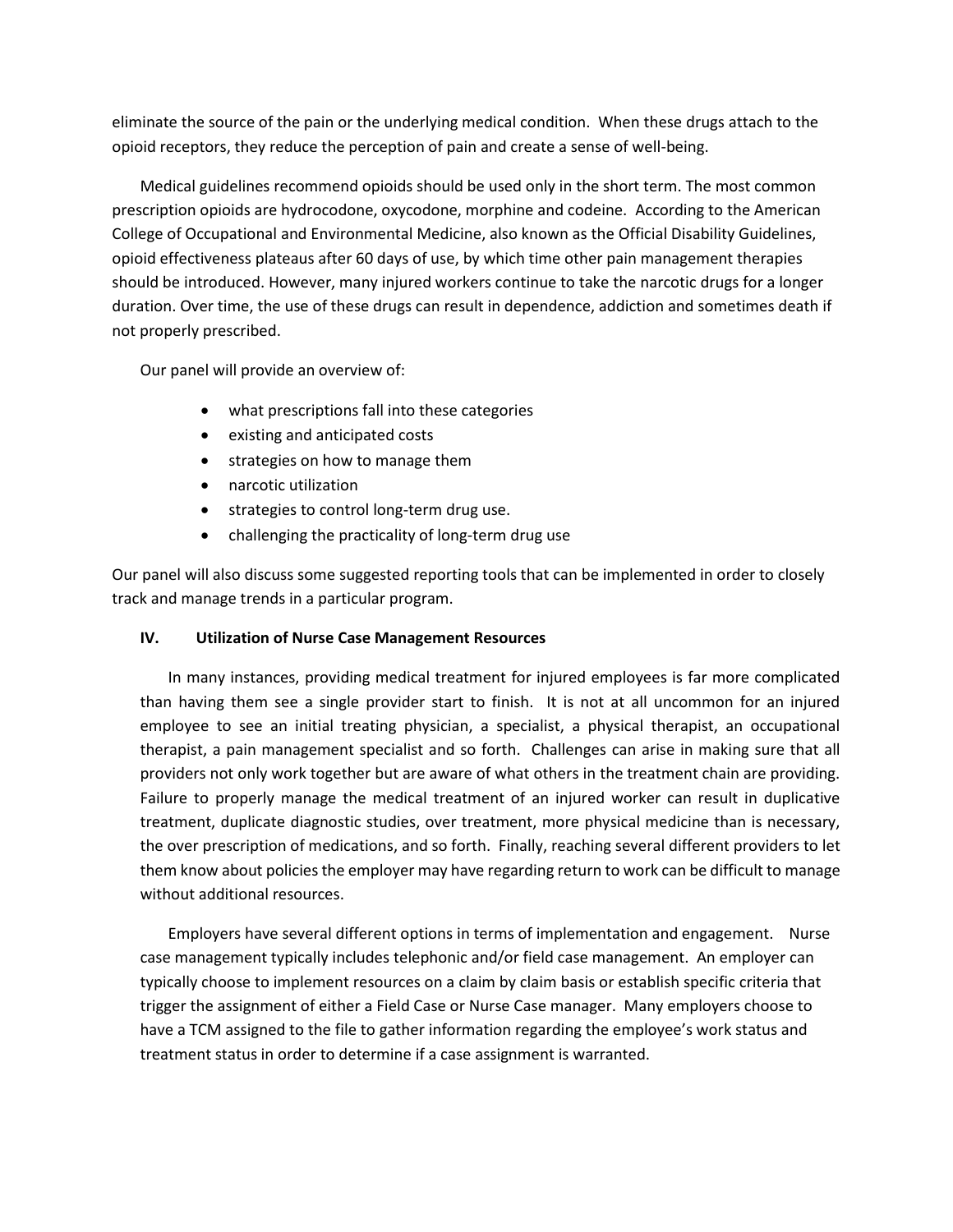An effective nurse case management program can bring considerable benefit to the injured employee while saving the employer significant costs. Our panel will discuss:

- Utilization and benefits of telephonic nurse case management
- When to utilize field nurse case management
- Prescription nurse case management
- Impact on return to work programs
- Employee advocacy
- Helping the injured employee reach maximum medical improvement
- Working effectively with a claimant's counsel

## **V. Independent Medical Examination Process**

One of the most common tools that employers utilize in managing a claim is the Independent Medical Examination. An IME can prevent unnecessary future treatment, eliminate exposure where an injury is not work related, and help an employee return to work as quickly as possible. Many question why one would request an IME if an arbitrator or hearing officer is going to defer to a treating doctor's opinion. As such, because of the connotation of an IME, it can create controversy and must be done properly in order to obtain its full effect.

There are several issues an employer must consider and questions to ask before getting an IME. For example, in many instances a records review might be more advantageous. One of the advantages of a records review is that it can most often be done more quickly and for less money. A records review can also give an employer the opportunity to gauge where an evaluating physician may go before obtaining an opinion that might ultimately be discoverable. A favorable records review may be a sufficient means to either deny treatment or terminate treatment. In other instances, it might provide an employer with the confidence to obtain a full IME. On the other hand, an unfavorable records review might result in a change in strategy.

IME's are a very common tool used by claims handlers to address treatment status, return to work status, etc. However, employers are often faced with unfavorable IME's which can hinder settlement and closure of a claim. Often times, IME doctors are not provided with the appropriate documentation or background to objective and accurately provide opinions regarding causation. Implementation of standardized "best practice" protocol is recommended to ensure:

- IME's are obtained timely and only when reasonable and necessary
- Potential alternatives are exhausted prior to resorting to an IME
- IME Doctors are provided with all relevant material regarding the claim necessary to complete an objective assessment

Once the decision to obtain an IME has been reached, it is important to identify the proper expert. In addition to finding a qualified expert with relevant Board Certification, issues such as credibility and reputation must also be considered.